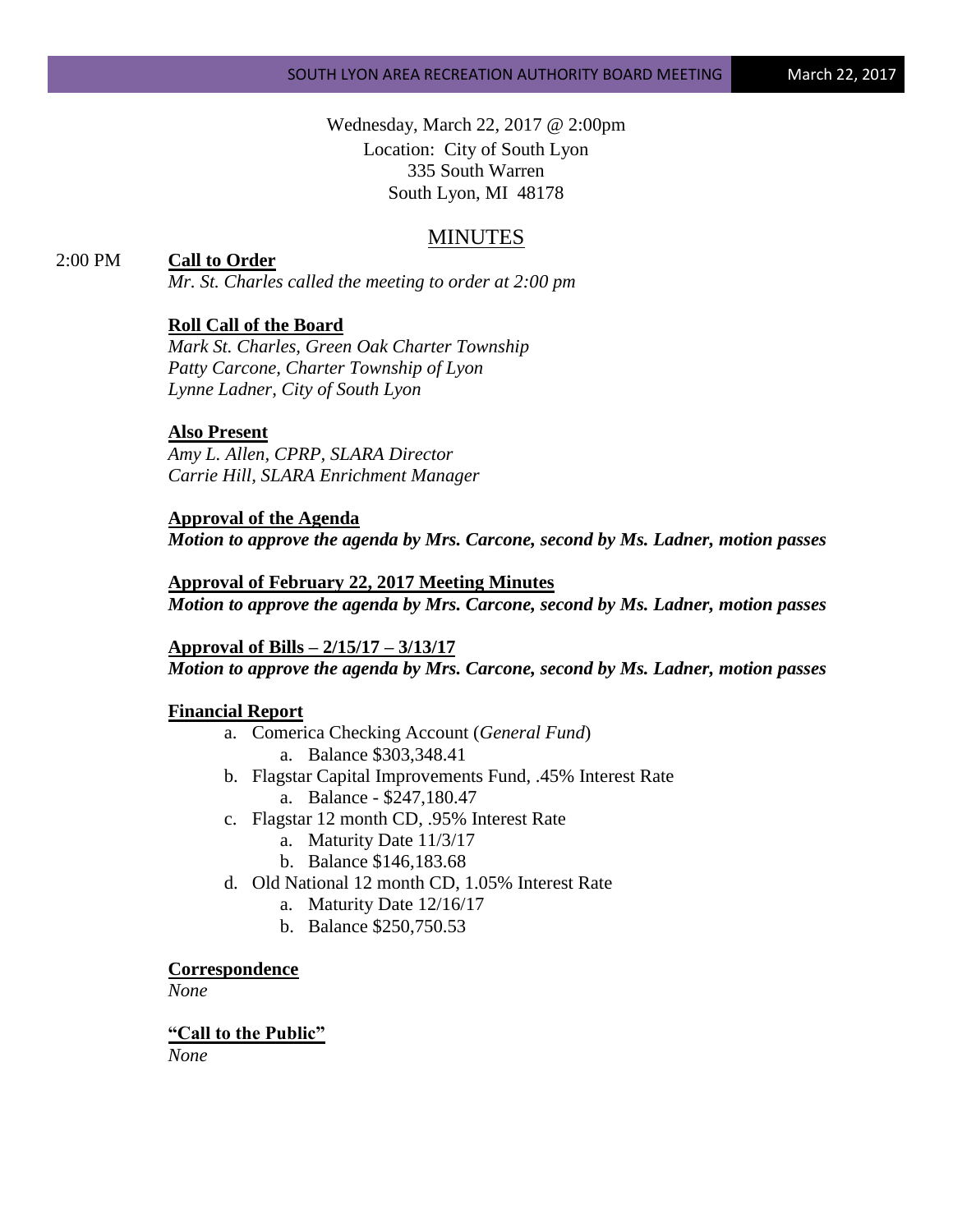# **I) Old Business**

### **1. SLARA Office Updates**

# **a. SLARA Staff Meeting Minutes**

*Mrs. Allen went over items discussed by SLARA staff at the last meeting. Most topics revolved around Spring/Summer programs. The new brochure will be out April 10th .*

- **b. "REX" Marketing Campaign** *Mrs. Allen informed the board on the "REX" Marketing program that Mrs. Hoskins has initiated for the SLARA office. See attached memo.*
- **c. Mrs. Allen out of office dates – March 29 thru April 5** *Mrs. Allen reminded the board that she will be on vacation soon.*

## **2. Member Updates**

*Green Oak – Green Oak Days will be taking place on September 16, 2017. Moved back this year to avoid conflicts. Looking to have first organizational meeting soon. Adding a Taste of Green Oak event to the activities. The Large Item Clean Up Day may not be happening this year. Rushton Road should be paved soon and they are working on the design for Silver Lake Road now.*

*Lyon Township – Kitefest will take place the first weekend in June. They are adding a Pizza Cookoff event to the activities. There is a new café opening soon near the New Hudson Inn. Township continues to look into water options for residents.*

*South Lyon – The Egg Hunt is taking place at Volunteer Park this year on April 15th and Emergency Vehicles will be out from 11-12 for kids to look at. The City Wide Garage Sale will be taking place from May 4th – 7 th. The City Clean Up will take place May 13th. A new Farmers Market Manager has been hired. They are looking to open on May 13th and may possibly partner with the VFW to utilize their certified kitchen for food items. It's budget time and they are looking at the possibility of providing a police officer at the SLHS. Downtown has two new businesses coming soon. The City is also working on a Façade and Sign Front Grant Program that could hopefully be in place by next year.*

# **II) New Business**

**1. Daddy/Daughter Dance Wrap Up – requested by Mrs. Hill**

*Mrs. Hill presented a special event wrap up. See attached memo.*

- **2. Mom/Son Dance Wrap Up – requested by Mrs. Hill** *Mrs. Hill presented a special event wrap up. See attached memo.*
- **3. New Enrichment Classes for Spring/Summer 2017 – requested by Mrs. Hill** *Mrs. Hill informed the board about all the new programs in the Enrichment area being offered in the upcoming Spring/Summer 2017 brochure. See attached memo.*
- **4. Approval of 2017-2018 Board Meeting Schedule** *Mrs. Allen presented the board with a tentative meeting schedule for the 2017-2018 fiscal year.*

*Motion by Mrs. Carcone to approve the 2017-2018 SLARA Board Meeting Schedule as presented. 2nd by Ms. Ladner. Motion passes.*

# **5. 2017-2018 Budget Discussion**

**a. Marketing/Special Events Manager Position**

*Mrs. Allen presented the board with a proposal to create a Marketing/Special Event position for the SLARA office for the 2017-2018 fiscal year. The board discussed the*